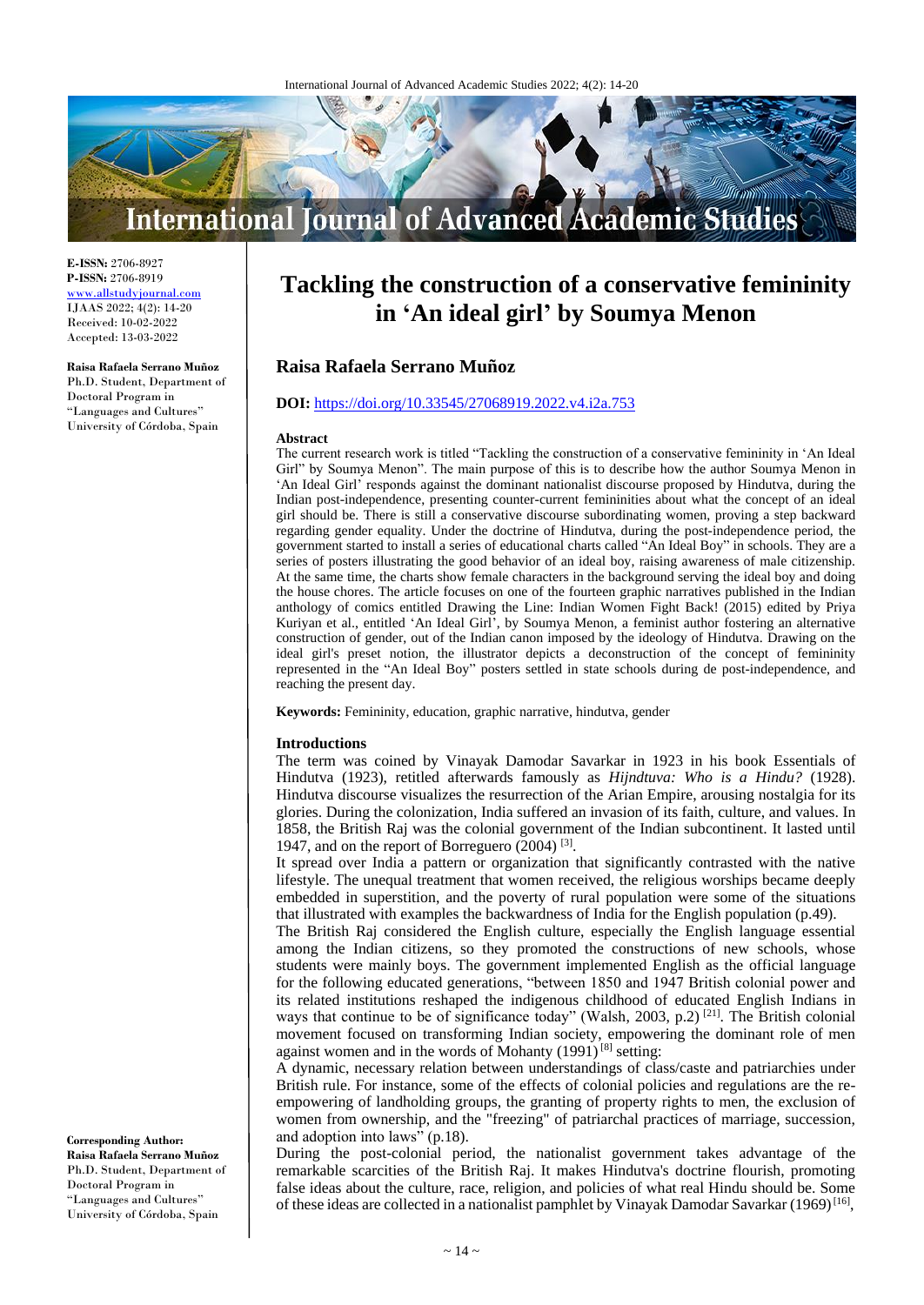that would influence the post-independence contemporary Hindu nationalism. Based on his work "Hindutva is that a Hindu is a descendant of Hindu parents, claims to have the blood of the ancient Sindhu and the race that sprang from them in his veins. This also is true of the different schools of religion of the Hindus; for they too being either founded by or revealed to the Hindu sages" (Savarkar, 1969, p.53)<sup>[16]</sup>, Furthermore, Hindutva creates a false sense of belonging to those who revealed against the British Raj and looked for their ancestral roots, "who by race, by blood, by culture, by nationality possess almost all the essentials of Hindutva and had been forcibly snatched out of our ancestral home by the hand of violence" (Savarkar, 1969, p.55)<sup>[16]</sup>, Finally, the only two reference of women in the Hindutva ideology is the motherhood arranged to the strong feeling of caste and their compulsory devotion to religion encouraging the pure Hindu race as "the first cradle songs that every Hindu girl listens to are the songs of Sita, the good. Some of us worship Rama as an incarnation, some admire him as a hero and a warrior, and all love him as the most illustrious representative monarch of our race" (Savarkar, 1969, p.46) [16] , In the course of the Indian educative system's reformation, many new schools were opened throughout the last years of the colonial British Raj and the post-colonial government. The vast majority were enrolled by boys, leaving the house-chores for women, Srivastava (1998)<sup>[17]</sup>, mentions that:

If 'home' was the sacred domain of Indianness which was to be kept 'pure' at all costs [according to the nationalist discourse], and if, 'through the identification of social roles by gender,' women belonged at home, then 'our' women must not be allowed to fall prey to western ways. Home, women, and 'tradition' must become synonymous concepts in this argument (p.98).

Following this trend, it was essential to bring new generations children up undercover the Hindutva discourse, prospering a patriarchal society, creating campaigns centered on the values of how boys should behave inside Indian culture. In response to the promotion of a robust national identity instilled on the supremacy of specific religious values/creed of Hindutva, which provides a step backward regarding gender equality in the secular and modern country of India, many women started to liberate from the oppressions of religion, bestowing them democratic rights. '*An Ideal Girl*' by Soumya Menon confronts this discourse offering an alternative construction of gender, out of the Indian canon. Drawing on the ideal girl's preset notion, the illustrator depicts a deconstruction of the concept of femininity represented in the "An Ideal Boy" posters, as a heritage of the British Raj settled in public schools since the 1950s and reaching the present day.

# **Education during the British raj government (1858- 1947) in India**

The place of women in Indian education has been scarce along with their history. After colonization, India was a heterogeneous country containing "communities up to 2399 -excluding the untouchable caste" (Borreguero, 2004, p.22) [3] organized by relations of power within each community. On the other hand, at the beginning of the colonial period, "from the late eighteenth century, the missionaries had begun to attack a range of' degenerate' Hindu practices, majority of which were directed expressly against women. The missionaries brought out a volley of tracts and

pamphlets directed at the British government and public, giving dramatic and empirical details of practices" (Wolf, 1992, p.31)<sup>[22]</sup>. The British Empire suspected the Indians to be wild, and they provided the "necessary politics to illuminate the awake of national awareness that fought against the power which engendered it. The Anglo-Saxon established an organizational model that contrasted what they considered the chaos and native entropy" (Borreguero,  $2004$ , p.37)<sup>[3]</sup> and, for this reason, one of the missions of the British Raj was to promote and reform a new educational system with the opening of new schools and high schools, "earlier suggestions or schemes for introducing compulsory primary education under the British Raj came from William Adam, Captain Wingate, and T. C. Hope" (Mondal, 2017, p.3) [9] . However, due to India's enormous size, no realistic projects could be funded by the British. It was not until the age of 1870 that "a vigorous demand for laws to be made to make four years of primary education compulsory was made by Dadabhai Naoroji and Jyotiba Phule from Bombay Presidency in their evidences before the Indian Education Commission, 1882" (Mondal, 2017, p.3)<sup>[9]</sup>.

Nonetheless, in the middle of the nineteenth century, when the British arrived and started to establish, they met the native "education [was] no exotic in India. There [was] no country where the love of learning had so early an origin or [had] exercised so lasting and powerful an influence" (Thomas, 1891, p.1)<sup>[16]</sup>. Before the arrival of the British to India and their development of a new scheme of education, "both the Hindus and the Muslims had their own education systems. Both the systems went into oblivion gradually and suffered a setback because of political turmoil and lack of a strong centralized political authority and want of suitable patronage" (Purkait, 1992, p.45)<sup>[14]</sup>, although, being the colonizing dominant Empire, they imposed their modern educational system "at the cost of the traditional indigenous system" (Mondal, 2017, p.1)<sup>[9]</sup>. In this way, the nineteenth century was a period of constant changes and contrasted with bright and dark spots. The British did not create a new educational system but reformed the one that was running in the country by the native population. "As such, the social reform movement can be characterized as playing an important part in the formation of a new set of patriarchal gender-based relations, essential in the constitution of bourgeois society" (Kumar, 1993, p.8) <sup>[6]</sup>. The British provided a scenario not only to transform Hindu education, culture, and religion but also to contribute to the development of a nationalist authoritarian "re-former dominant group under [them]" (Kumar, 1993, p.8)<sup>[6]</sup> that would reveal against the Anglo-Saxon invaders culminating with the Independence of India (1947) at the end of the postcolonial period.

It was not until the nineteenth century that women education started to be a social concern thanks to the East India Company (a trade company between West and East), which "acknowledged women's education and employment" (Nath, 2014, p.44)<sup>[10]</sup> and "some Indian reformers belonging to Brahmo Samaj, a group founded at the middle of the nineteenth Century promoting, among others aspects, the importance of the female education as a way of developing the country and the Independence from England" (Val, 2010, p.188) <sup>[20]</sup>. The British civilization caused an inflection point in India, obliging its society to evolve and change laws and regulations, "as far as we know, the importance of educating women was first discussed publicly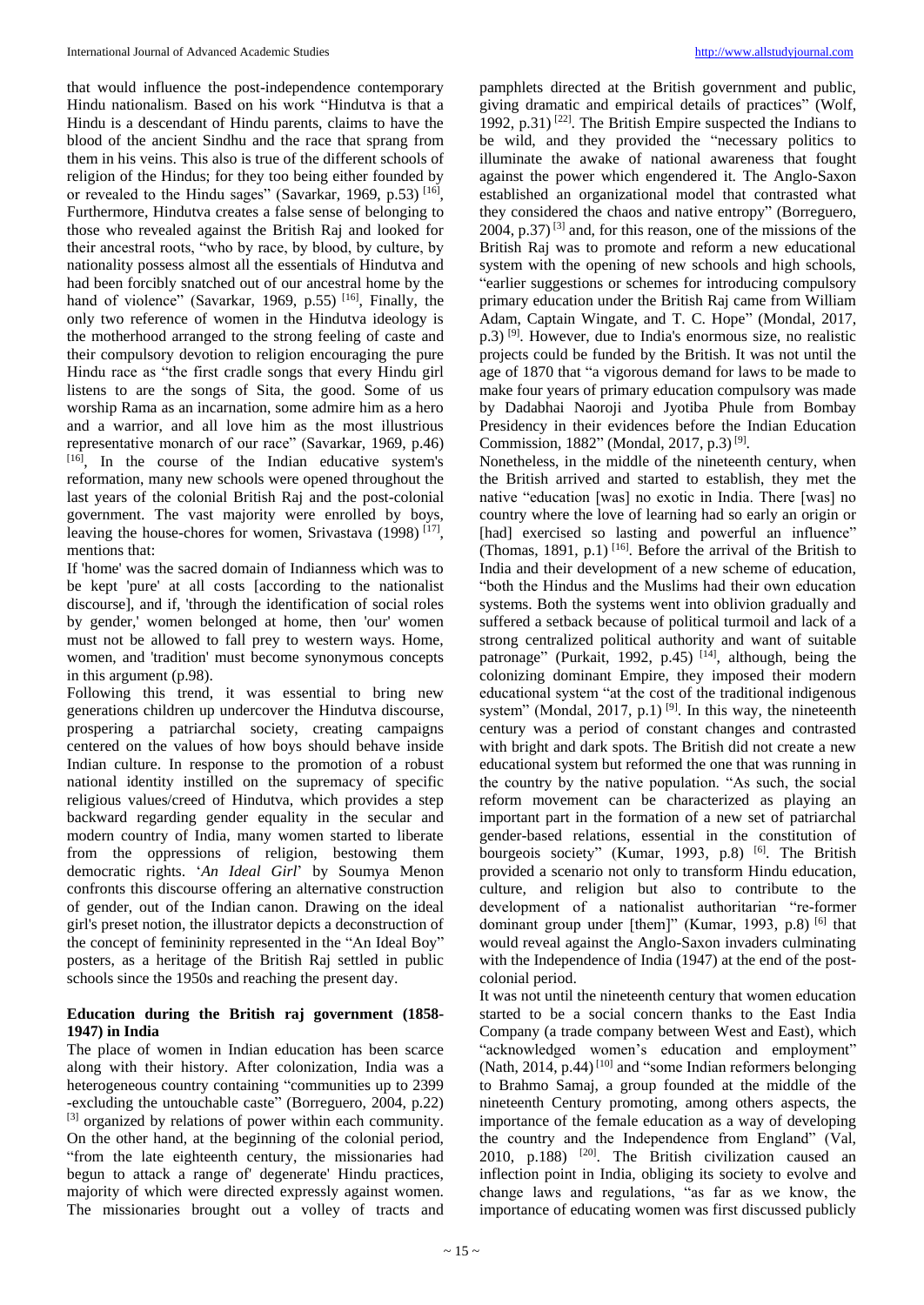in Bengal by the Atmiya Sabha, founded by Ram Mohan Roy in 1815; in the same year he wrote the first text attacking sati" (Kumar, 1993, p.8)<sup>[6]</sup>, a historical sacred ritual in which a women sacrifices herself at the funeral pyre of her dead husband. "Yet the campaign for the abolition of sati garnered mainly British support, and was short-lived, while the women's education movement was 'Indianized' over the course of the century" (Kumar, 1993, p.8) <sup>[6]</sup> stood up for the "Indian Renaissance" (Borreguero, 2004, p.54)<sup>[3]</sup> that "opened a new era for the Indian population, promoting the principles of individual freedom, national unity, solidarity, and social relations" (Prakash, 1997, p.197)<sup>[13]</sup>. One essential step forward for the progress of Indian reform was the elimination of the sati practice, "if the sati abolition movement provided one of the 'reasons' advanced in favor of reforming women's education movement was to provide another" (Kumar, 1993, p.14)  $[6]$ . On the other side, the appearance of the Indian bourgeoise boosted the first steps for the development and independence of the country. At the beginning of the nineteenth century, a chaotic period of transition, reform, and rebellion of Indian society when the first women's endeavors for an integral education launched an initiative. It "is the historical context in which middleclass Indian feminist struggles arise: nationalist struggles against an imperial state, religious reform and "modernization" of the Indian bourgeoisie, and the consolidation of an Indian middle class poised to take over as rulers" (Mohanty, 1991, p.20)<sup>[8]</sup>. The British Raj was the trigger for the growth of education, creating new schools, and being a different model for the Indian population. According to Kumar (1993) <sup>[6]</sup>, British and American missioners opened new schools for girls during 1810. The Female Juvenile Society published the first text on women's education in Calcutta in 1891, and by 1827 missioners run twelve schools for girls. Furthermore, Kumar (1991) suggests the movement for women's education was formed by the need for a rising middle-class to adapt women to a Western prototype. Initially, the majority of women enrolling in schools were low, making the evolution of the educative system slow too.

# **First feminist movements concerning Indian women's education under British raj regulations**

During the late nineteenth century, India was under a tense environment oppressed by the British. The feeling of losing their identity as a nation started to disturb the Indian middleclass's mind across the whole country. As it is mentioned at the beginning of the previous section, India was a heterogeneous nation. However, the claim of that nationalist feeling "did not negate the fact that there were indigenous differences of class, caste, and gender; but people were able to launch struggles which blurred these divisions and stressed the commonality of national identity against the foreign enemy" (Basu, 1995, p.95)<sup>[2]</sup>. Due to their loss of identity's feelings, traditions, and power over their land, in 1885, the Indian National Congress was founded. It was a political party whose main concern implied recovering their sense of belonging to their ancient country before the British Raj, achieving independence.

Since the beginning of the twentieth century, until the Indian Independence in 1947, the first women's movements appeared, taking advantage of the transition period. The power Indians were gaining, with associations such as the Women's Indian Association (WIA), founded in 1917, or

All India Women's Conference (AIWC), founded in 1927. Kumar (1993)<sup>[6]</sup> affirms that the WIA was based in Madras. It was probably joined by some ladies who attended the 1908 Ladies Congress and was described as "the first purely feminist organization to arise in India" by the activist and politician Rajkumari Amrit Kaur in 1932. Kumar (1993) [6] also comments that WIA was the first women's organization to consider women's workers' issues such as maternity leave or benefits for women.

Kumar states  $(1993)$  <sup>[6]</sup> that ten years later, in 1927, the Irish-Indian educationist Margaret Cousins, was the one who established the first AIWC, sending a letter to several Indian women's organizations to invite them to the conference to discuss women's education, "as problems connected with girls education are different provinces and localities, it is thought necessary that there should be a women's conference on educational reforms in each province and clearly defined districts" (Kumar, 1993, p.68) [6] . The feminist movement's challenging struggles were notable in the succeeding years as women began to work, especially in the textile industry. Firstly, as Basu (1995) [2] explains, the vast majority of women attending AIWC represented the urban, upper-class English-speaking women. However, later on, the nationalist movement brought into its fold poor, illiterate rural and urban women. Finally, "the AIWC expanded rapidly, growing to be the one organization representing the women's movement of the 1930s and 1940s" (Kumar, 1993, p.71)<sup>[6]</sup>.

# **Indian post Independent: "An ideal boy" educational charts.**

In 1947, India reached its Independence. Although the feminist organizations had been propelling the inclusion and improvement of women in education, "it was confined only for a small section of people in society, so the literacy rate for women increased from 0.2% in 1882 to 6% only in 1947" (Nath, 2014, 44)<sup>[10]</sup>. After the Indian Independence, the patriarchal concern about the role of women was still alive; the womanhood consisted of the house chores, taking care of the males at home, or pray. In fact, in November 1948, the government held an act to reform the educative system appointing a University Education Commission led by academic Dr. S. Radhakrishnan. As stated by Pandey (1985) [11] , The University Education Commission submitted a report in August 1949 explaining that:

Women's present education is entirely irrelevant to the life they have to lead. It is not only a waste but often a definite disability. The present system of women's education, based as it is upon men's needs, does not in any way makes them fit for coping with the problems of daily life. The modern educated Indian women is neither happy nor contented nor socially useful. She is a misfit in life. She is highly suppressed and needs opportunities for self-expression. The new education must provide this opportunity (p.401).

Some months later, in 1950, the Indian constitution was approved, whose laws included, as Pandey (1985) [11] explains, many vital provisions which had a direct and indirect bearing on education. In 1952 the First Five Years Plan was carried out. In this program, "the Central Government set up a Central Social Welfare Board with the object especially of assisting voluntary agencies in organizing welfare programmes for women and children and the handicapped groups" (Konwar, 2019, p.65)  $[5]$ .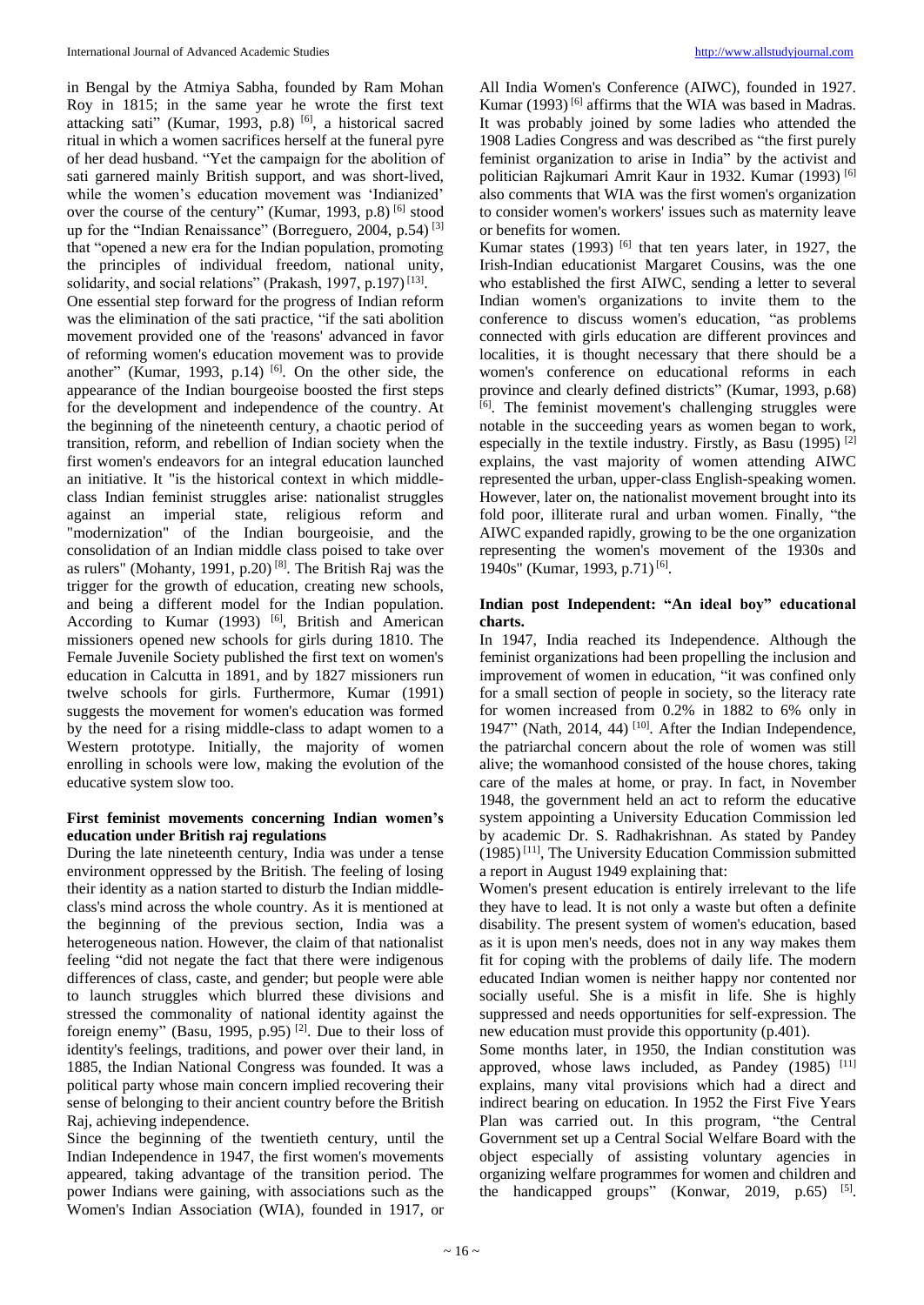Concretely, the Government of India in the women's education section, the planning commission determines that: While women should have equal opportunities with men in all fields of education, special facilities should be provided for them in fields for which they have special aptitudes. [...] At the secondary and even at the university stage women's education should have a vocational or occupational basis as far as possible (p.102).

Despite this apparent reformation of the regulations in the educative system, yet these attempts were at best partial, and to many the years after the Independence seemed the site of a severe setback for feminists [as it] was heavily opposed by a number of influential Congressmen including the president of India [Rajendra Prasad]! (Kumar, 1993, p.97)<sup>[6]</sup>.

With a fragmented feminist movement in India during the fifties and the beginning of the sixties, and the raising of the nationalist atmosphere, the government started to install a series of educational charts called "An Ideal Boy" in schools, especially popular from 1950s to 1965. They are a series of posters illustrating the good behavior of "An Ideal Boy", raising awareness of male citizenship. Simultaneously, the charts show female characters in the background serving the ideal boy and doing the house chores. The nature of the "An Ideal Boy" is unknow and the accurate date when it was published too. However, it was published by The Indian Book Depot (Map House), a publishing house that provides Indian schools with educative supplies such as books, charts, maps, etc. since 1936. In the several charts, we see "the figure of the Ideal Boy, conceived and circulated within the state education system" (Doron, 2016, p. 732)<sup>[4]</sup>. For instance, some of the good habits illustrated in the strips include actions such as studying attentively (surrounded by other boys), joining NCC (National Cadet Corps), taking meals at the proper time (with his mother serving him), or taking part in sports (with other boys), among other activities. According to Doron  $(2016)$  <sup>[4]</sup>, "the boy was viewed as an effective vehicle for imparting ideas and practices about personal and domestic hygiene—essential for the cultivation of the future model citizen. "An Ideal Boy" was projected as the ultimate specimen of health, physical, social, and moral perfection" (732).

Given that from 1951 the First Five Years Plan was being carried out by the government in India, including men and women in education equally, marginalizing and denigrating the role of the female, being reduced to a secondary character developing the house chores and serving the male seems quite contradictory. As described before, these scenes make sense when analyzed, taking into consideration the patriarchal traditional nationalist movement (enhanced under the doctrine of Hindutva) that surrounded the Indian population. "The majority of men in the Congress and others involved in the freedom struggle subscribed to patriarchal values and resented any challenge to male authority within or outside the family" (Basu, 1995, p.105) <sup>[2]</sup>. The reform of education was an excuse to restart Indian inequalities under the nationalist discourse of the country's emancipation from the British, going on with the differences of gender and castles previously established. As appears from Doron, "the original 'Ideal Boy—Good Habits' poster series was part of a larger ordering project driven by the state to foreground the child as the embodiment of a modern secular state. Women were largely absent from such

renditions, at best portrayed only as subservient mothers or sisters" (Doron, 2016, p.720)<sup>[4]</sup>.

Although the educative charts were especially influential during the decades of the fifties and sixties, there are still reminders of the posters in some Indian public places. The actor and comedian Stephen Fry published one of the last contemporary fusses in his twitter on January, 21st saying "decidedly odd of my doctor to hang this in his surgery. I've tried to live up to it, though. Haven't managed to "Pray Almighty" or "Join NCC", otherwise I'm getting there" (@Stephenfry) and adding the picture described before.

# **Soumya Menon tackling the conservative femininity in '***an ideal girl***'**

The durability of this campaign and the remainders reaching the twenty-first century catch Soumya Menon's attention. In her blog, Menon (2014) describes herself as an Indian animation filmmaker and illustrator trained at the National Institute of Design, Ahmedabad. She loves traveling and, after a brief residency in New Delhi in April 2014, she decided to create a graphic story answering to everyday sexism and violence against women there. The story is named '*An Ideal Girl*' and was published with another thirteen graphic narratives in *Drawing the Line: Indian Women Fight Back!* (2015) edited by Priya Kuriyan *et al*., [7 la book that encourages the struggle against gender violence, shadeism, sexism, and classism in India.

In '*An Ideal Girl*' graphic narrative's prologue Menon (2015) writes that she rediscovered "An Ideal Boy" posters when she was a student and collected them, founding a warped perspective because the girls in the posters were serving the boy, in the background, doing the household chores. In the graphic narrative, she turns things around, illustrating the steps an ideal girl follows to set free.

The story is divided into six panels. The approach is similar in all of them, except in the last one, where she turns the role of the conservative femininity into a real contemporary ideal girl who is free and takes her own decisions. Following the same structure than the original "An Ideal Boy" charts, Menon starts drawing a boy showing a good habit, with a caption behind the strip, describing his good behavior. The difference in '*An Ideal Girl*' posters is that, after describing the first good habit of the boy, she introduces "between-the-panels exploration of some of these preset notions of the ideal girl" (Menon, 2015, p.36). It means she illustrates the good preset behavior established by society in the ideal boy, illustrating the same behavior in an ideal girl. Some panels between these male and female strips showing the number of activities an ideal girl carries out behind the same final habit. Menon (2015) explains she "wanted the Ideal Girl to tell her own story". While "An Ideal Boy" posters show a good habit without further ado, '*An Ideal Girl*' presents the same one, besides many habits behind it that aren't taken into account as significant activities just because a woman develops them.

Focusing on the first chart, there is a first strip described as "the ideal boy is well educated and cultured" Menon (2015, p.37). The panel continues with seven more strips before showing the same behavior as the boy. Menon (2015, p.37) "The Ideal Girl was well educated, of course [strip 2]. Yet they encouraged her to pursue her hobby [strip 3]. Not as an art, though [strip 4]. Or even a skill [strip 5]. But just a role like any other [strip 6]. For tradition decreed [strip 7], this was the prospective bride's way of earning her dowry [strip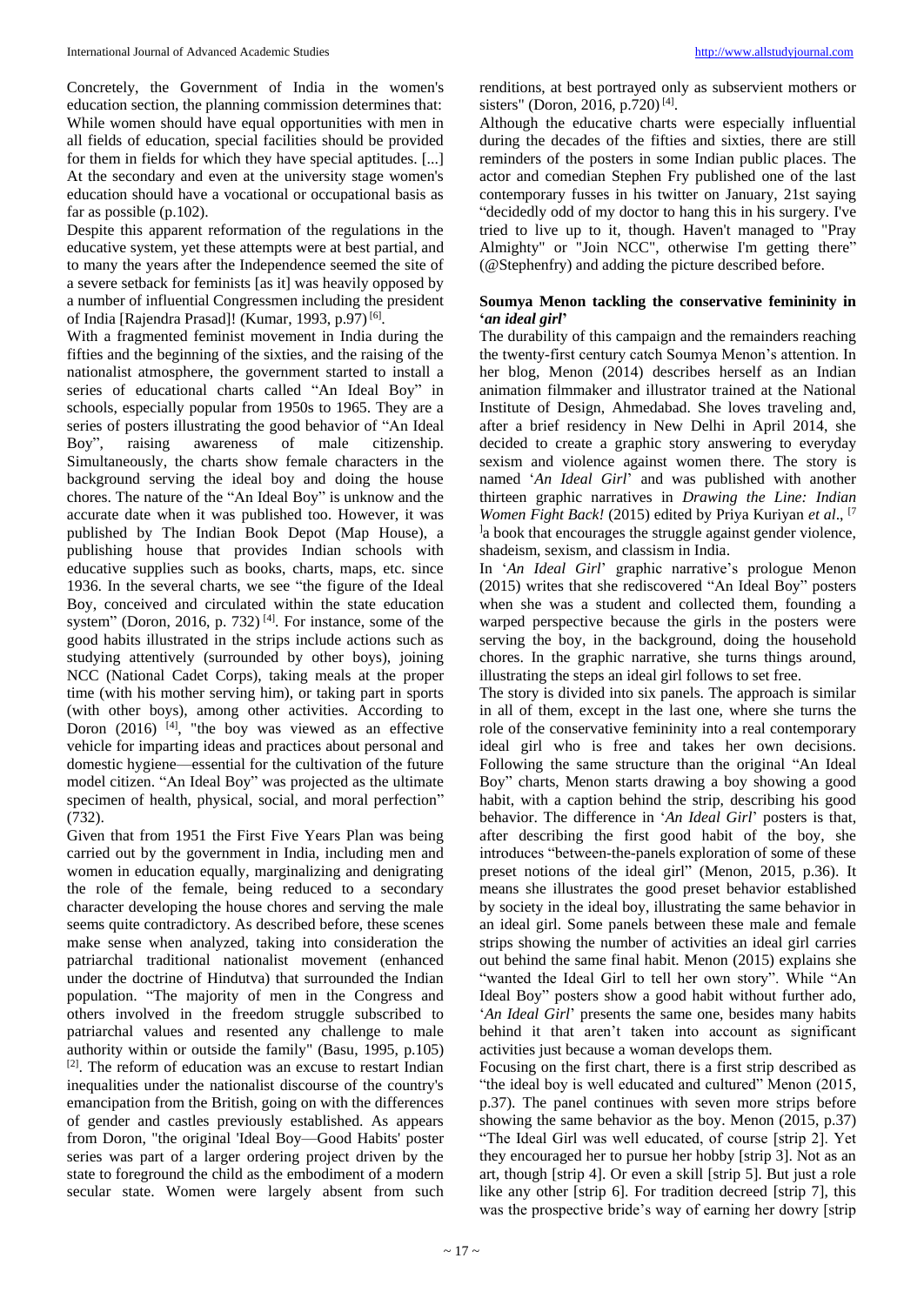8]. The Ideal Girl is well educated and cultures too [strip 9]". Along all the strips the author describes the patriarchal path the girl should follow to be an example for other girls. Between the panels, Menon analyses the steps she is obliged to follow to be considered equal to the boy. Sewing is an essential household-chores developed mainly by women in India as a tradition of the nation. In this way, dowry is related to education in India, "if dowry is interpreted as a price that clears marriage markets, then higher education could substitute for dowry payments as more educated brides enjoy higher valuation in the marriage market and hence have to pay lower dowries to secure the groom of their choice" (Sanchari, 2013, p.26)<sup>[15]</sup>. Parents have to compensate the new husband for his bridge's shortage of knowledge so he can invest more money in her wife's education. To reduce the dowry, parents invest themselves in their daughter's schooling and "[they] switch from dowry to education to compensate daughters across cohorts" (Sanchari, 2013, p.26)<sup>[15]</sup>. Behind the same strip for males and females, women must complete more vital stages to be considered equal to men.

In the second educative chart, the ideal boy (Menon, 2015, p.38) is presupposed to be "well settled." However, the designer includes ten strips in between showing the extra effort the female must do to be in the same position (Menon, 2015, p.38), "The Ideal Girl juggled her household, family, and job very well without any help from the Ideal Boy who showed up from time to time to take away her earnings making her wish he stayed away for good. She could certainly do without him. The Ideal Girl is very well settled".

Menon depicts all the functions developed by the female, in an atmosphere and a time when it is supposed there is an equality status among men and women. The reality is that women must carry out accomplish the household chores, educate children, and look after them, serve the ideal boy, and maintain social status, working for others without keeping her savings. This time the author shows not only the hard job an ideal girl develops to be considered the same as a man, but also the role she plays behind the ideal boy. He is not doing any of these activities just because he is supposed to have good superficial habits, but he needs the ideal girl to be the ideal boy, not the other way around.

In the third chart, Menon (205, p.39) writes, "an Ideal Boy respects family", while in the ten next strips in between, "The Ideal Girl studies well. So well, she was accepted into one of the country's best universities. Yet she was told that she had to think of her brother, the Ideal Boy, who would soon be applying to university. Two university courses were too much expenditure. Of course, she should study, at a local college perhaps, and be a good sister. And Ideal Girl, too, respects family". In this case, the comparison between happens between a male and a female sibling. The boy is assured of going to the university even if his parents have savings for one of the siblings. In the case of the female, although as well as her brother, she respects family, she must take care of the essential member of the family, fight to be accepted in a university and study hard to be the best. Going back to the First Five Years Plan and the following ones that went on until publishing the graphic narrative, the plan states that women and men should have equal opportunities and that women should be provided special facilities for the fields with special aptitudes. Unfortunately, India lives under a nationalist discourse extolling the role of

the woman as a procreator, career, mother, wife, and sister. Even if all these fields are covered, continuing with social status and trying to be independent become an arduous task. In the fourth chart, there is an example of the famous refrain prevention is better than cure. The author (Menon 2015: 40) shows and writes in the captions, "An Ideal Boy protects his sisters. Ideal Boy decided to prevent crime". A male soldier appears in the second strip, with a bubble saying "for their own safety, women ensure home by nightfall!". Hindutva's patriarchal discourse suggests women are vulnerable, and instead of confronting possible criminals, this ludicrous ideology exposes women as defenseless victims, who need an ideal boy to protect them. The strips (Menon, 2015, p.40) continue with the woman's vision in these cases, and the society's view "Ideal Boy decided to prevent crime and protect girls. And so, the girls commuting in the city who disappeared into thin air was the girl who became another statistic that reinforced the diktat to protect girls by ensuring they were home by nightfall or better still, that they stayed put at home. The Ideal Girl is protected by her brothers". In these panels, the girls are just passive objects who received the action of protection by the male dominant. In the sixth strip, which is in black, a murder is suggested. The conservative discourse dodges the issue pointing out the woman as the source of the problem because she should have always been behind the male, although she has been killed by men paradoxically.

The fifth chart shows the violence women can suffer in their homes by men if they complain or ask the male to share the tasks. In the first strip, the ideal boy appears angry, although, in the caption, it can be read "Ideal Boys don't complain", maybe because they don't have anything to complain about. In the between strips, the situation the girl is the absence of freedom to express herself and have her voice because it would be a bad habit, so she merely serves the boy, the family and doesn't talk to anyone (Menon, 2015, p.41) "when Ideal Girl asked Ideal Boy to share the household chores, they [referring to the family] were all surprised! Even shocked". For Ideal Girl was not in the habit of talking back to her elders. She was not in the habit of talking at all. Ideal Girls don't complain, either". This is the conservative discourse women fight against. The feminist movement in India denounces the strategy of silencing women's voices because the Ideal Girl is just a patriarchal standard imposed by men supported by Hindutva glorifying those times when the Arian Empire organized society and women had no rights within it.

In the last educative chart, Menon offers an alternative femininity construction and proposes the girl as the main character of the story and the one who makes decisions upon her life deconstructing the concept of the preset ideal girl (Menon 2015, p.42) "The Ideal Girl walked long distances every day to get to work. They [parents] told her that there was no need for her to work. She refused. They asked her to find work closer home. She said she liked what she was doing. They got her a bicycle so that she could get back home sooner. Instead, she cycled further and further away. She decided she had had quite enough of being the Ideal Girl". Menon empowers the female character offering a new habit of women: making their decisions. In the last strip, there is a letter saying "you are leaving city limits" which can be interpreted as a metaphor of breaking the barriers of the conservative nationalist discourse of Hindutva, limits established by a society in which men are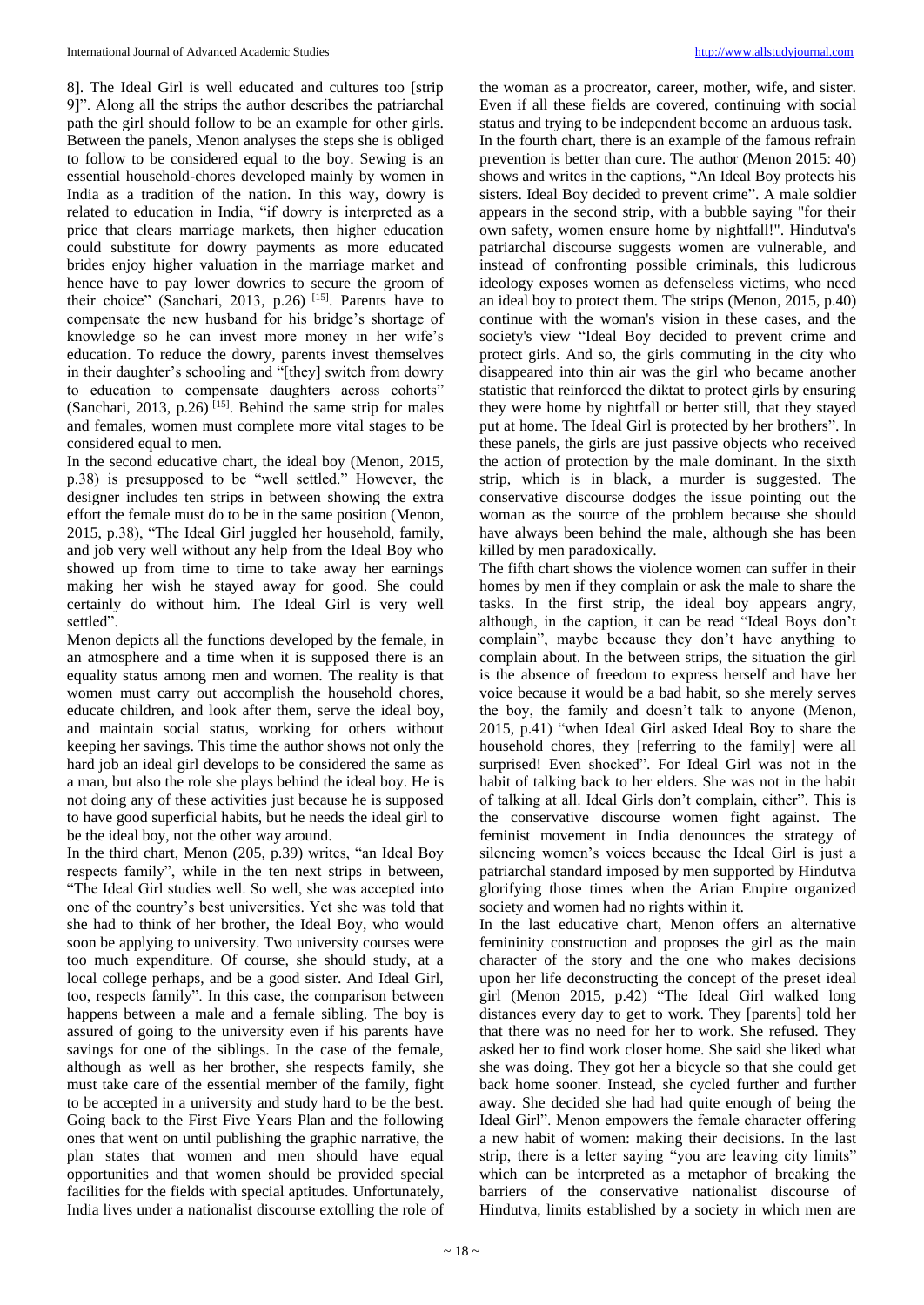the central role and women are left behind with challenging chances to be independent.

### **Conclusion**

India is a heterogeneous country which has suffered from several invasions. Two of them have been crucial for its development in the twenty-first century. The first one was during the Golden Age, with the Arian Empire's invasion, promoting social divisions into the castes, extolling the pureblood or religion. The second one that influenced India notably was the British Empire, which established the British Raj along with the country, trying to change Hindu traditions just because they considered Indian citizens as wild people who had to be domesticated by the Western literate and educated civilization. Due to the British Raj's oppression and the contrast between the two cultures, India reached its independence in 1949. The side effect was that during the British Raj government, a nationalist discourse acclaiming the Arian myth started to emerge among the Indians since there was a sense of loss of belonging and identity during all the invasions. Conservative influential men took advantage of the situation in the middle of the British Raj. For instance, Savarkar defined Hindutva for the first time in 1923; a term offered to represent the subsequent doctrine after the Independence of India lasting until the twenty-first century. In the twenty-first century, the government still promotes a robust national identity using a conservative political discourse that is allied to Hindu traditions and morality. It opened the gap of alternative responses in popular culture is crucial to promote an education of quality and equality, liberated from the oppressions of traditional stereotypes which does not encompass male and female.

On the other hand, before the Indian Independence, while the nationalist patriarchal discourse started to flourish, the first feminist organizations were settled in the capital and urban area. The feminist Indian movement was not as strong as the nationalist one. It was a new movement tacking not only a conservative Hindu society but also questioning the Western lifestyle and culture and defending an egalitarian society keeping folklore and abolishing castes, and offering alternative femininities and masculinities. However, even in the same country, India, women have different attitudes and worries, so they use different methodologies when they fight for a unique common project: the elimination of the abuse and discrimination, that is why it is essential to speak about inclusive, and intersectional feminism.

Soumya Menon draws a graphic narrative criticizing traditional educational charts of the Ideal Boy's good habits. She uses her sarcastic panels between the main strips that show the supposed good habit and illustrates the arduous effort women should develop to be considered at the same level than a man. Even when they 'reach' that level, they are criticized, victimized, and blamed. Furthermore, Menon exposes males are the ones that need women to carry out their good habits; they need to be served, they need to be obeyed, they need someone to take care of their families). Only in that way they can be the ideal boy, having plenty of time to develop their vital stages.

To conclude, the feminist theory drives scholars, independent artists, and writers to abolish the predominant patriarchal standards in India, responding and providing alternative approaches to gender-diverse identities. By publishing their graphic novels and posting them on the

Internet, they provide people worldwide and especially the Indian population, an alternative education. *Drawing the Line: Indian Women Fight Back!* (2015) contains all kind of references related to Hindi culture as well as balloons in the Hindi language, and fighting for the common goal of eliminating the abuse, sexual violence, and discrimination in India.

# **References**

- 1. An Ideal Girl Scrambled Scribbles. http://scrambledscribbles.blogspot.com/2015/09/an-ideal-girl.html. 17 july, 2020.
- 2. Basu A. Feminism and Nationalism in India, 1917- 1947. Journal of Women's History. The Johns Hopkins University Press 1995; 7(4):95.
- 3. Borreguero E. Hindú. Nacionalismo religioso y política en la India contemporánea, Los Libros de la Catarata, Madrid, 2004, 22-54.
- 4. Doron A. Unclean, Unseen: Social Media, Civic Action and Urban Hygiene in India, South Asia. Journal of South Asian Studies 2016; 732.
- 5. Konwar P. Women Empowerment in the Five-Year Plans of India. International Journal of Research Culture Society 2019; 3(2):65.
- 6. Kumar R. The History of Doing. An Illustrated Account of Movements for Women's Rights and Feminism in India, 1800-1990, Kali for Women, New Delhi, 1993, 8-97.
- 7. Kuriyan P, *et al*. Drawing the Line: Indian Women Fight-Back!, Ad Astra Comix, 2015, 36-42.
- 8. Mohanty T. Third World Women and the Politics of Feminism, Bloomington, Indiana University Press, 1991, 18-20.
- 9. Mondal A. Free and Compulsory Primary Education in India Under the British Raj: A Tale of an Unfulfilled Dream. Sage Open Journal 2017: 1-3.
- 10. Nath S. Higher Education and Women Participation in India. Blue Ocean Research Journals 2014;3(2):44.
- 11. Pandey B. Post-Independence Educational Development among Women in India. Post-Independence Educational Development among Women in India Seminar. University of Hyderabad 1985;1.
- 12. Planning Commission. First Five-Year Plan. New Delhi: Govt. of India 1952.
- 13. Prakash C. History of the Indian Movement, New Delhi, Vikas Publishing House, 1997, 197.
- 14. Purkait BR. Milestones in modern Indian education, Kolkata, India: New Central Book Agency, 1992, 45.
- 15. Sanchari R. Empowering Women? Inheritance Rights, Female Education and Dowry Payments in India. Journal of Development Economics 2013; 23: 1-28.
- 16. Savarkar VD. Hindutva; Who Is a Hindu?, Bombay, Veer Savarkar Prakashan 1969, 46-55.
- 17. Srivastava S. Constructing Post-Colonial India National Character and the Doon School, Routledge, 1998, 98.
- 18. Thomas FW. The history and prospects of British education in India, Cambridge, UK: Deighton Bell, 1891, 1.
- 19. UCG, University Education Commission. Government of India1948-49;I(XII):1.
- 20. Val A. La educación femenina en la india durante la época colonia. Educación XX1. Madrid 2010;13(2):188.